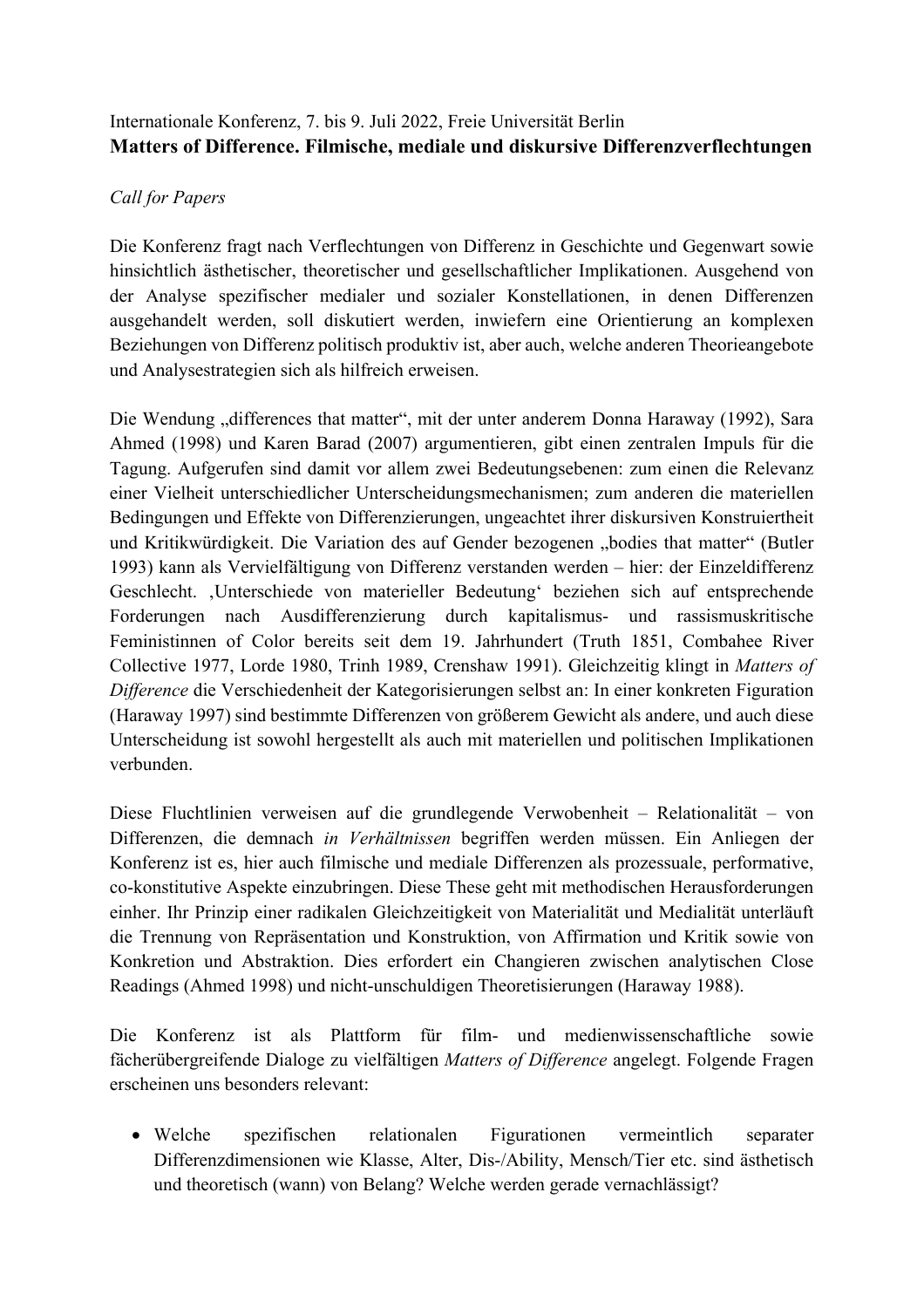- Inwieweit sind differente Konzepte von Relationalität zu unterscheiden?
- Welche Einzeldifferenzen sind ästhetisch und theoretisch weiterhin persistent? Warum?
- Wie können (film)ästhetische Unterscheidungsmechanismen analytisch beschrieben werden? Gibt es mediale bzw. wissenschaftliche Konjunkturen?
- Welche Differenzverhältnisse werden beispielsweise im klassischen Hollywoodkino oder Women's Film, im Tierdokumentarfilm oder in Sportdarstellungen verhandelt? Wo finden sich an anderer Stelle verdichtete filmische/mediale Differenzfigurationen?
- Inwiefern lassen sich filmische Differenzverflechtungen in kritische oder produktive Verhältnisse zu benachbarten ästhetischen und theoretischen Feldern setzen?
- Welche progressiven oder auch problematischen Verschränkungen ästhetischer und politischer Sphären lassen sich beobachten?

Herangehensweisen, die methodisch, historisch oder theoretisch argumentieren, sind ebenso willkommen wie solche, die sich konkreten audiovisuellen Materialien widmen. Auch transdisziplinäre Interventionen innerhalb des skizzierten Problemfeldes Differenz/Ästhetik/Relationalität sind erwünscht. Wir freuen uns über Beitragsvorschläge zu *Matters of Difference* insbesondere aus folgenden Bereichen:

- § Filmwissenschaft/Medienwissenschaft
- § Differenzgeschichte und feministische Filmtheorie
- Oueer/Gender Media Studies
- Postcolonial/Critical Race Studies
- Forschung zu Medien und Sport bzw. Mediensport
- Critical/Cultural Animal Studies

Neben zwei Keynotes wird es Kurzvorträge mit Schwerpunkt auf deren anschließende Diskussion geben. Wir planen die Tagung als Präsenzveranstaltung in Berlin mit kurzfristig angepasstem Infektionsschutzkonzept. Eine Publikation der Beiträge als Sammelband ist vorgesehen.

### **Einreichungen mit halbseitigem Abstract und kurzem CV bitte bis zum 1. April 2022 an [t.richter-hansen@fu-berlin.de.](mailto:t.richter-hansen@fu-berlin.de)**

Organisation: Natalie Lettenewitsch, Sabine Nessel, Tullio Richter-Hansen, Paula Ziegler DFG-Forschungsprojekt *[Figurationen der Differenz in filmischen Bewegungsbildern](https://www.geisteswissenschaften.fu-berlin.de/v/figurationen-der-differenz/index.html)*



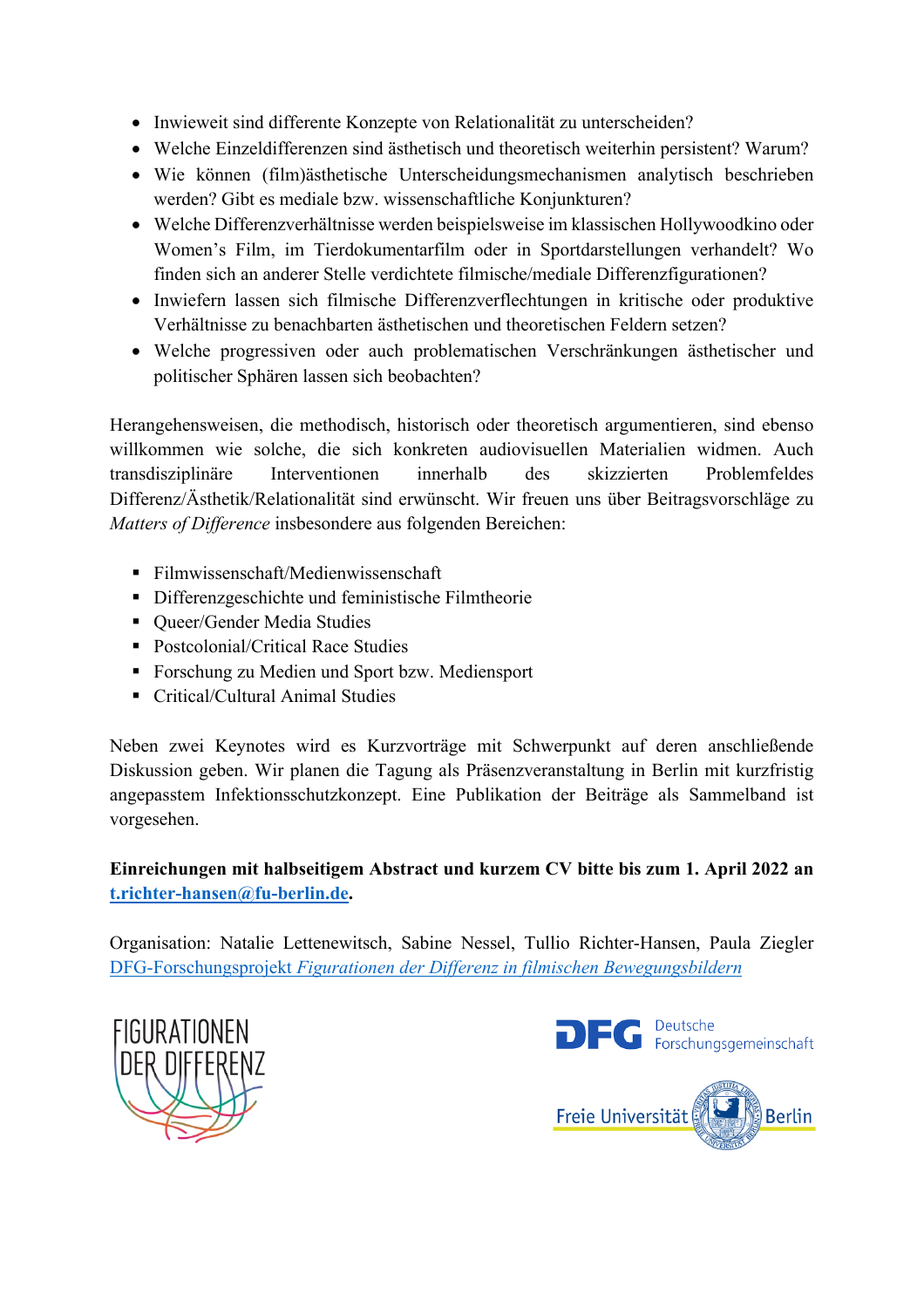# International Conference, July 7 to 9, 2022, Freie Universität Berlin **Matters of Difference: Entanglements in Film, Media and Discourse**

### *Call for Papers*

This conference will interrogate historical and contemporary entanglements of difference, as well as aesthetic, theoretical, and social *Matters of Difference*. Referring to the analysis of specific differential figurations in media and society, our aim is to discuss how politically productive an approach centered on complex relations of difference might be, and to assess additional theoretical concepts and analytical strategies that might prove helpful.

The phrase "differences that matter," as proposed by Donna Haraway (1992), Sara Ahmed (1998), and Karen Barad (2007), provides a crucial point of departure for the conference. The expression's ambiguity invokes two levels of meaning: firstly, the importance of a multitude of different differentiations; secondly, the material conditions and effects of differences, regardless of their discursive constructedness and critique. The variation of the gender-related notion of "bodies that matter" (Butler 1993) may be understood as a proliferation of difference—in this case: of gender as a singular differential category. Even more so, "differences that matter" are based on persistent calls made by anti-capitalist, anti-racist feminists of color since the 19th century to distinguish between different dimensions of oppression (Truth 1851, Combahee River Collective 1977, Lorde 1980, Trinh 1989, Crenshaw 1991). At the same time, *Matters of Difference* themselves evoke the diversity of categorizations: In a specific figuration (Haraway 1997), certain differences might matter more than others, and these distinctions, too, have to be constructed while carrying material and political implications.

These considerations point to the entangled relationality of difference. Hence, differences have to be construed as emerging *in relations*. One main concern of the conference is to introduce cinematic and media differences as procedural, performative, co-constitutive aspects of differential relationality. This assumption poses methodological challenges. The principle of an inextricable simultaneity of materiality and mediality destabilizes the separation of representation and construction, affirmation and critique, specificity and abstraction—forcing us to oscillate between analytical close readings (Ahmed 1998) and non-innocent theorizing (Haraway 1988).

The conference is intended as a platform for discussing various *Matters of Difference* through both a film and media studies lens as well as from transdisciplinary perspectives. Some particularly relevant questions include:

- Which specific relational figurations of separate(d) dimensions of difference are (made) aesthetically and theoretically relevant (e.g. class, age, dis/ability, human/animal), and when? Which are being neglected?
- How might we distinguish different concepts of relationality?
- Which separate differences remain aesthetically and theoretically persistent? Why?